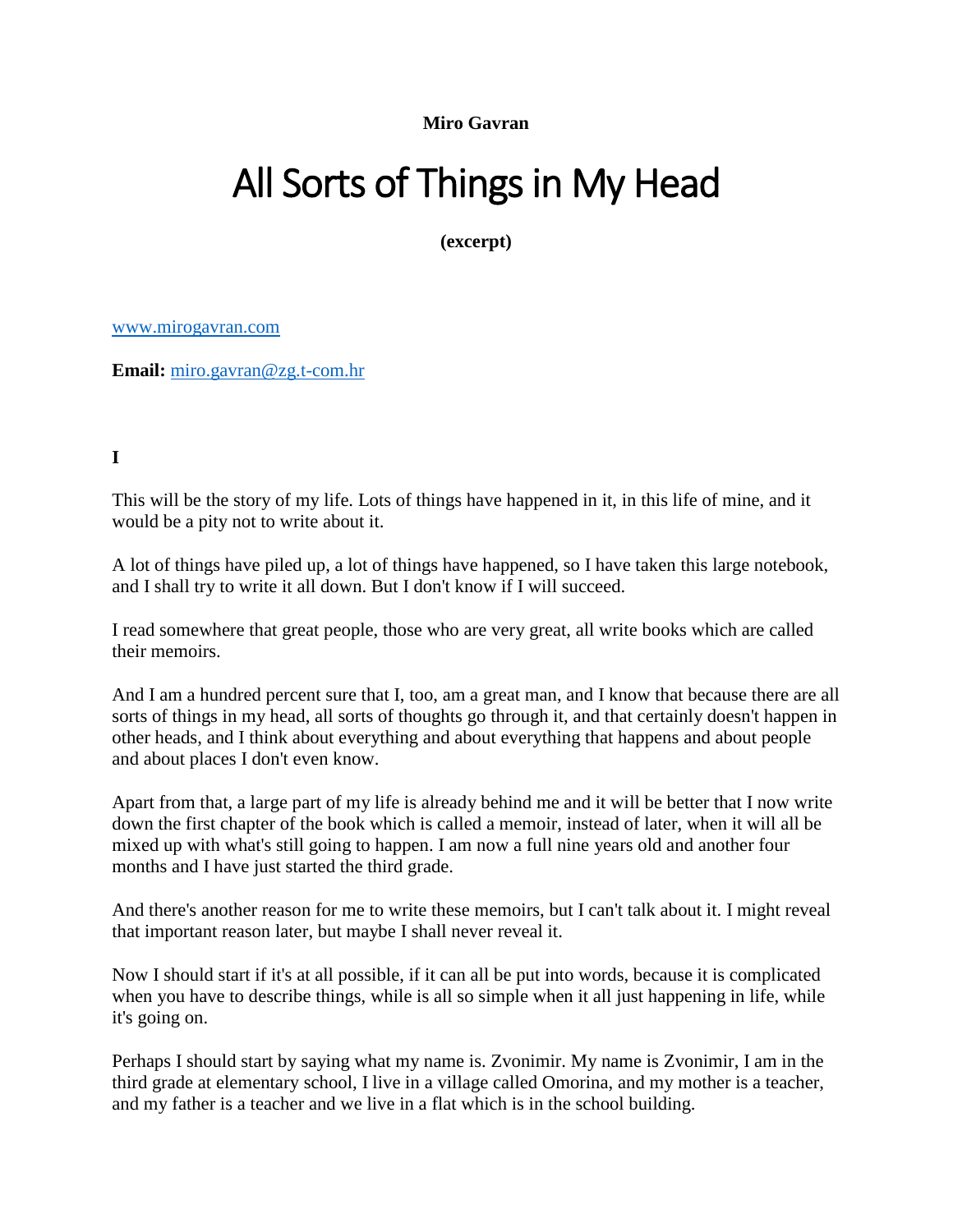My father teaches the first and second grade, and my mother teaches the third and fourth.

What am I going to write about in this notebook which will become a book one day and be called memoirs? - I shall write about everything that has happened since my sixth birthday, right up until the present.

It was really interesting on that birthday. I really don't remember much before my sixth birthday. It's all in a haze somehow.

That sixth birthday was... just a second while I work it out... there, that's it: it was in May 1964. There was a birthday cake on the table and fruit juice and fruit brandy. I had never seen a real birthday cake before that.

My Uncle Philip was sick to his stomach, but that was at the end of the birthday party. And my Aunt Daisy, his wife, she said: "You just have to make a mess of everything that's lovely, why do you drink so much brandy when you can't hold your liquour, why do you get drunk when you know your stomach can't bear it and you just had to throw up all over the carpet."

My father said in a sad voice: "Come on, it's doesn't matter, even though that is our only carpet and we had to buy it on credit." And Uncle Philip said to his wife: "When I hear your voice, I feel like throwing up, even without the brandy."

And Slavko said to me: "Let's go out into the yard for a bit."

Slavko is my cousin, my uncle's son, and he is a year older than I am.

Out in the yard, Slavko put his hand into his pocket and took out a card which wasn't really a card, because there was a greasy photograph on the other side. Slavko turned the photograph towards me and said: "Look." I looked and saw a women without any clothes on. It was a naked woman. I found it very interesting because I had never seen a naked woman before. Slavko said: "You are now six full years old, so I can show this to you." I said: "What's that wool?", and Slavko said: "That's not wool, that's hair, women have to have hair there", and I said: "What's it for?" and Slavko answered: "When you are as old as I am, it will all be clear to you".

Then I was very envious of Slavko because he was already seven years old and knew so much more than I did.

Aunt Daisy opened the window and shouted: "What are you two doing out there, back into the house now quickly, we are going to cut the cake."

My cousin Mirna came to the birthday party, too, she was fifteen then and had just come back from school. She was already going to school in Nova Gradiska.

My aunt said to Mirna: "You almost missed Zvonimir's birthday party, you could be a bit more responsible", and so on. And Mirna said: "It's not my fault the bus was late, and I'm pleased that I missed all that nonsense and got here just when the cake is being cut." At that my mother gave